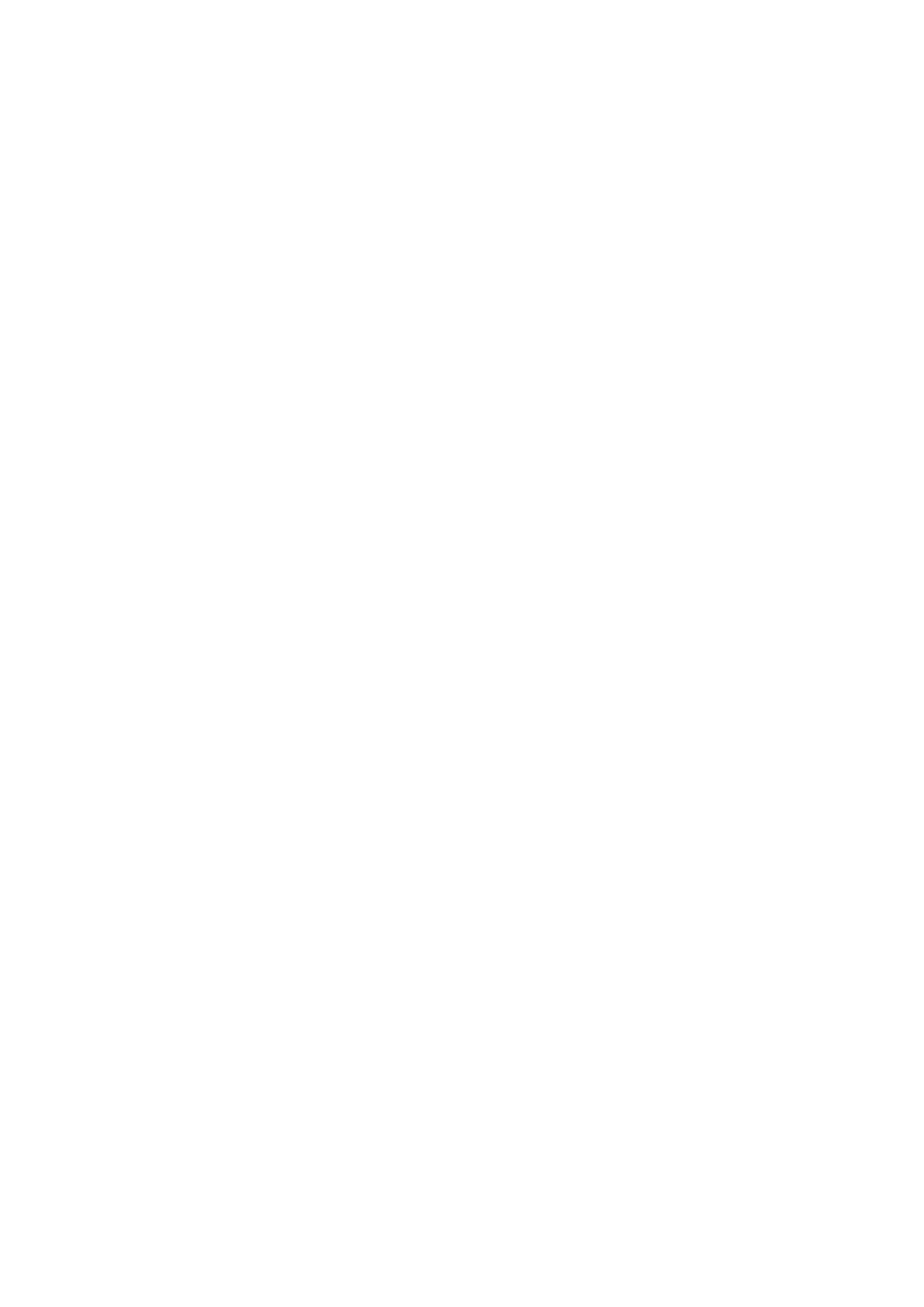# **TABLE OF CONTENTS 3 DECEMBER 2020**

| <b>Business</b> | Page No. |
|-----------------|----------|
|-----------------|----------|

| 1. |                | <b>Meeting Conduct</b>                                                                        | 5              |
|----|----------------|-----------------------------------------------------------------------------------------------|----------------|
|    | 1.1            | <b>Karakia</b>                                                                                | 5              |
|    | 1.2            | <b>Apologies</b>                                                                              | 5              |
|    | 1.3            | <b>Conflict of Interest Declarations</b>                                                      | 5              |
|    |                | 1.4 Confirmation of Minutes                                                                   | 5              |
|    | 1.5            | <b>Tawa Community Board Service Award</b>                                                     | 5              |
|    | 1.6            | <b>Public Participation</b>                                                                   | 5              |
|    |                | 1.7 Items not on the Agenda                                                                   | 5              |
| 2. |                | <b>Oral Reports</b>                                                                           | 6              |
|    | 2.1            | <b>Oral Reports 3 December 2020</b>                                                           | 6              |
| 3. | <b>Reports</b> |                                                                                               | 6              |
|    | 3.1            | Appointment of Chair of the Tawa Community Board<br><b>Grants Subcommittee</b>                | 6              |
|    |                | 3.2 Tawa Borough Scholarship Award Trust 2020                                                 | $\overline{7}$ |
|    | 3.3            | <b>Resource Consent Applications and Approvals for 27</b><br>October 2020 to 18 November 2020 | $\overline{7}$ |
|    | 3.4            | <b>Forward Programme</b>                                                                      | $\overline{7}$ |
|    | 3.5            | <b>Tawa Community Board Discretionary fund - Monthly</b><br>Allocations 2020/2021             | 8              |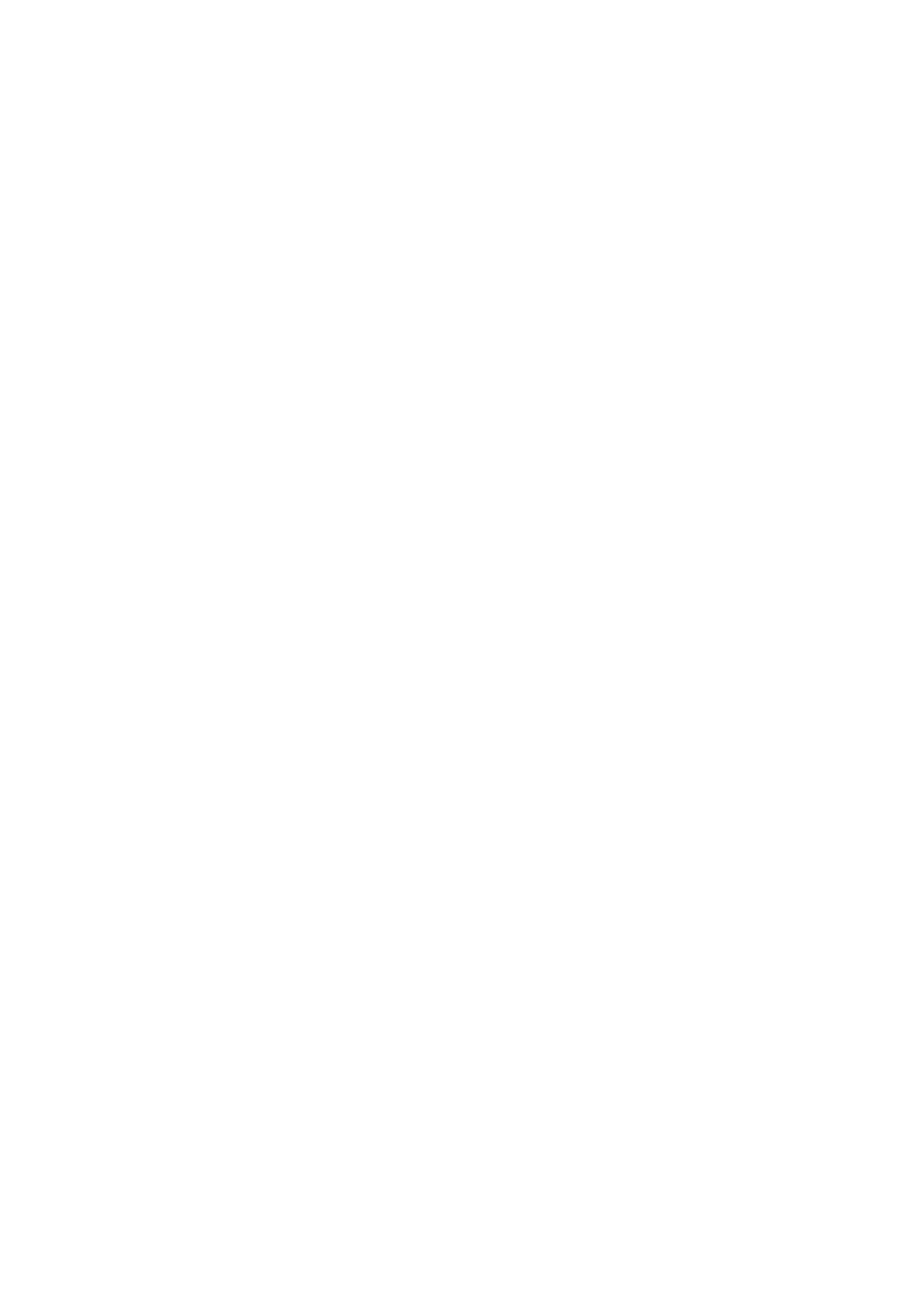## <span id="page-4-0"></span>**1 Meeting Conduct**

## **1. 1 Karakia**

The Chairperson opened the meeting at 7.01pm with the following Karakia:

**Kia hora te marino Kia whakapapa pounamu te moana Hei huarahi mā tatou I te rangi nei Aroha atu, aroha mai Tātou i a tātou katoa.**

May peace be widespread. May the sea be like greenstone; a pathway for all of us this day. Let us show respect for each other, love for one another.

## <span id="page-4-1"></span>**1. 2 Apologies**

No apologies were received.

## <span id="page-4-2"></span>**1. 3 Conflict of Interest Declarations**

No conflicts of interest were declared.

## <span id="page-4-3"></span>**1. 4 Confirmation of Minutes**

#### **Moved Graeme Hansen, seconded Jackson Lacy**

## **Resolved**

That the Tawa Community Board:

1. Approves the minutes of the Tawa Community Board Meeting held on 12 November 2020, having been circulated, that they be taken as read and confirmed as an accurate record of that meeting.

**Carried**

## <span id="page-4-4"></span>**1. 5 Tawa Community Board Service Award**

There was no service award recipient.

## <span id="page-4-5"></span>**1. 6 Public Participation**

There was no public participation

## <span id="page-4-6"></span>**1. 7 Items not on the Agenda**

There are no new items on the agenda.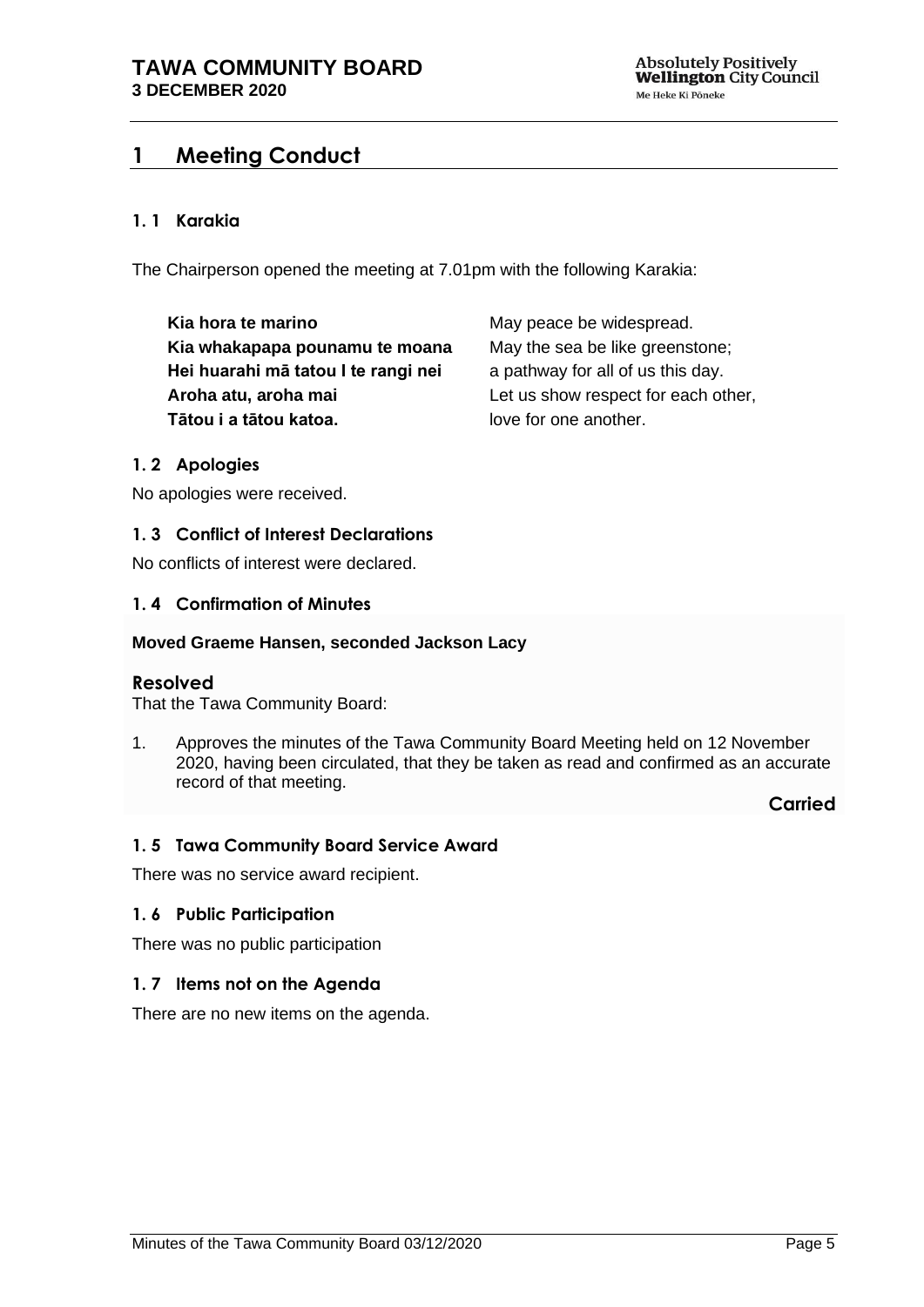## <span id="page-5-0"></span>**2. Oral Reports**

## **2.a Police Update – Sarah Steed (Community Policing Team, Kapiti/Mana)**

Constable Steed provided an update to the Board on the activity in the Tawa Community.

## **2.b WREMO Update – Chris Moore (Advisor Community Resilience and Recovery)**

This report will be deferred to a later date.

## **2.e Tawa Community Board members' updates**

The December members updates were received.

## <span id="page-5-1"></span>**2.1 Oral Reports 3 December 2020**

## **Moved Robyn Parkinson, seconded Richard Herbert**

## **Resolved**

That the Tawa Community Board:

- 1. Receives the information.
- 2. Thanks the presenters for their oral reports.

**Carried**

## <span id="page-5-2"></span>**3. Reports**

## <span id="page-5-3"></span>**3.1 Appointment of Chair of the Tawa Community Board Grants Subcommittee**

## **Moved Robyn Parkinson, seconded Jill Day**

## **Resolved**

That the Tawa Community Board:

- 1. Receives the information.
- 2. Agrees to nominate and appoint a total of five members of the Tawa Community Board to the Tawa Community Board Grants Subcommittee (four Tawa Community Board members and the Chair of the Tawa Community Board who is an ex-officio member) as outlined in the Terms of Reference (Attachment 1 under Community Board P.36.)
- 3. Agrees to nominate and appoint one member of the Tawa Community Board as Chair of the Tawa Community Board Grants Subcommittee to commence on 1 January 2021 and end on 31 December 2021.

**Carried**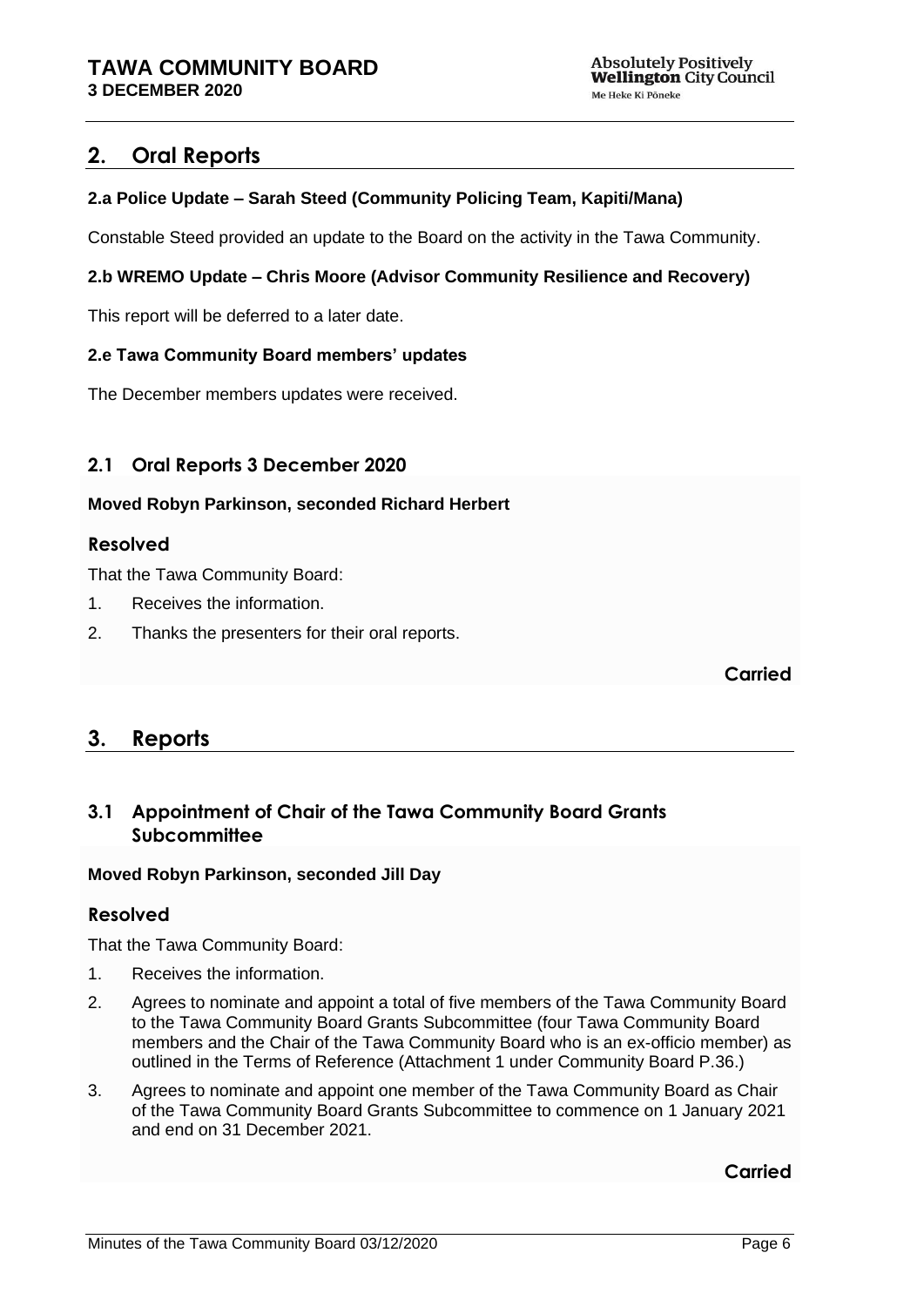The Chair called for nominations. The following nominations were received and put to the vote:

#### **Moved Robyn Parkinson seconded Malcolm Sparrow**

That the Tawa Community Board:

- 1. Agrees to nominate and reappoint **Richard Herbert, Anna Scott, Graeme Hansen and Jackson Lacy,** members of the Tawa Community Board, to the Tawa Community Board Grants Subcommittee for January 2021 to December 2021.
- 2. Agrees to nominate and reappoint **Jackson Lacy** of the Tawa Community Board as Chair of the Tawa Grants Subcommittee January 2021 to December 2021.
- 3. Agrees to the annual rotation of the Tawa Grants Subcommittee role between members of the Tawa Community Board for the 2019-2022 triennium.

**Carried Carried** 

## <span id="page-6-0"></span>**3.2 Tawa Borough Scholarship Award Trust 2020**

#### **Moved Robyn Parkinson, seconded Richard Herbert**

#### **Resolved**

That the Tawa Community Board:

- 1. Receives the information.
- 2. Note the report of the Trustees of the Tawa Borough Scholarship Award Trust.

## **Carried**

## <span id="page-6-1"></span>**3.3 Resource Consent Applications and Approvals for 27 October 2020 to 18 November 2020**

#### **Moved Robyn Parkinson, seconded Graeme Hansen**

## **Resolved**

That the Tawa Community Board:

1. Receives the information.

**Carried**

## <span id="page-6-2"></span>**3.4 Forward Programme**

## **Moved Robyn Parkinson, seconded Steph Knight**

## **Resolved**

That the Tawa Community Board:

1. Receives the information.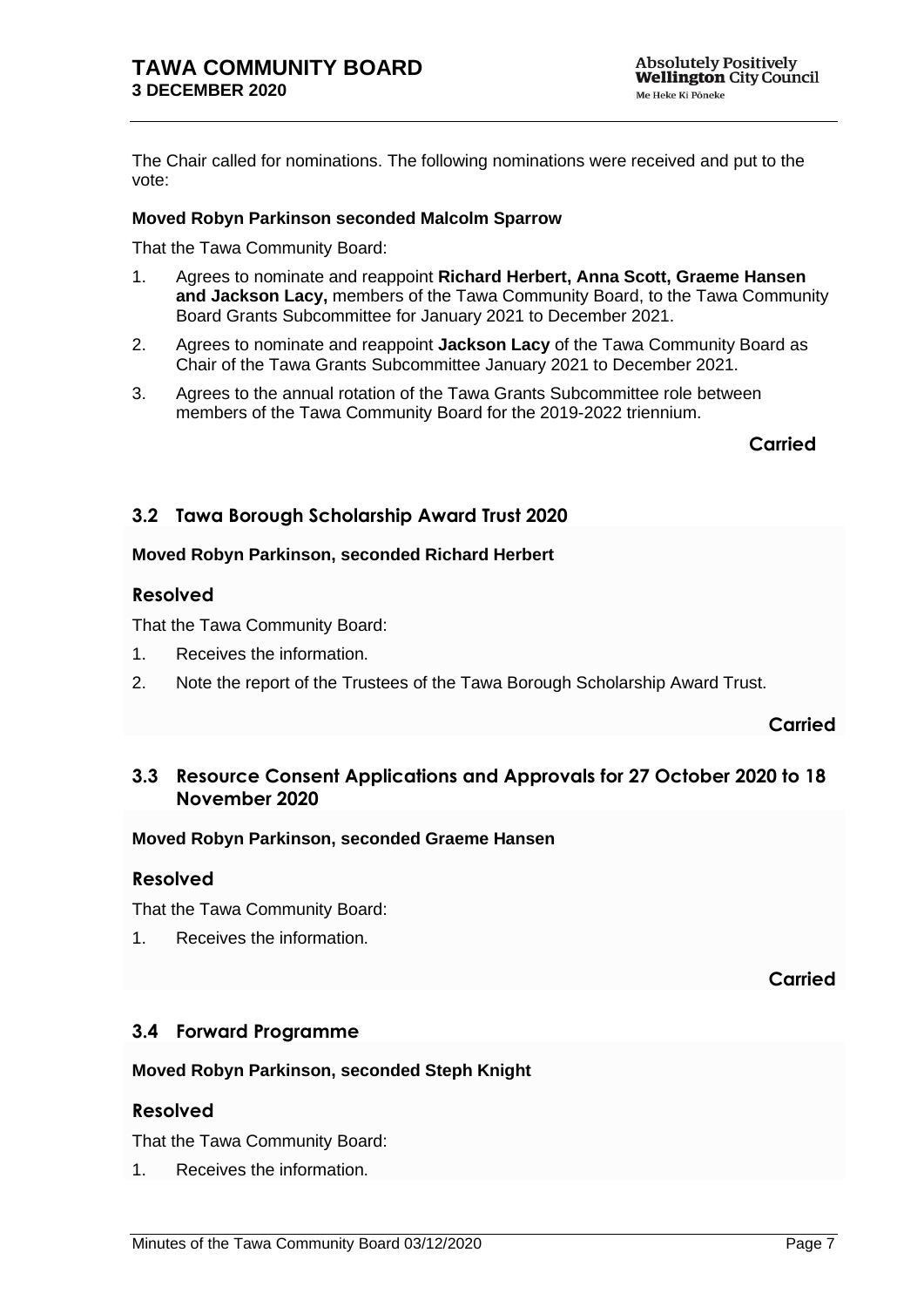2. Approves its current draft work programme subject to any alterations, additions or deletions deemed necessary.

**Carried**

## <span id="page-7-0"></span>**3.5 Tawa Community Board Discretionary fund - Monthly Allocations 2020/2021**

## **Moved Robyn Parkinson, seconded Anna Scott**

## **Resolved**

That the Tawa Community Board:

1. Receives the information.

**Carried**

The meeting concluded at 8.10pm with the reading of the following karakia:

**Kia whakairia te tapu Kia wātea ai te ara Kia turuki whakataha ai Kia turuki whakataha ai Haumi e. Hui e. Tāiki e!**

Restrictions are moved aside, so the pathway is clear to return to everyday activities. Let us be united.

Authenticated:

**Chair**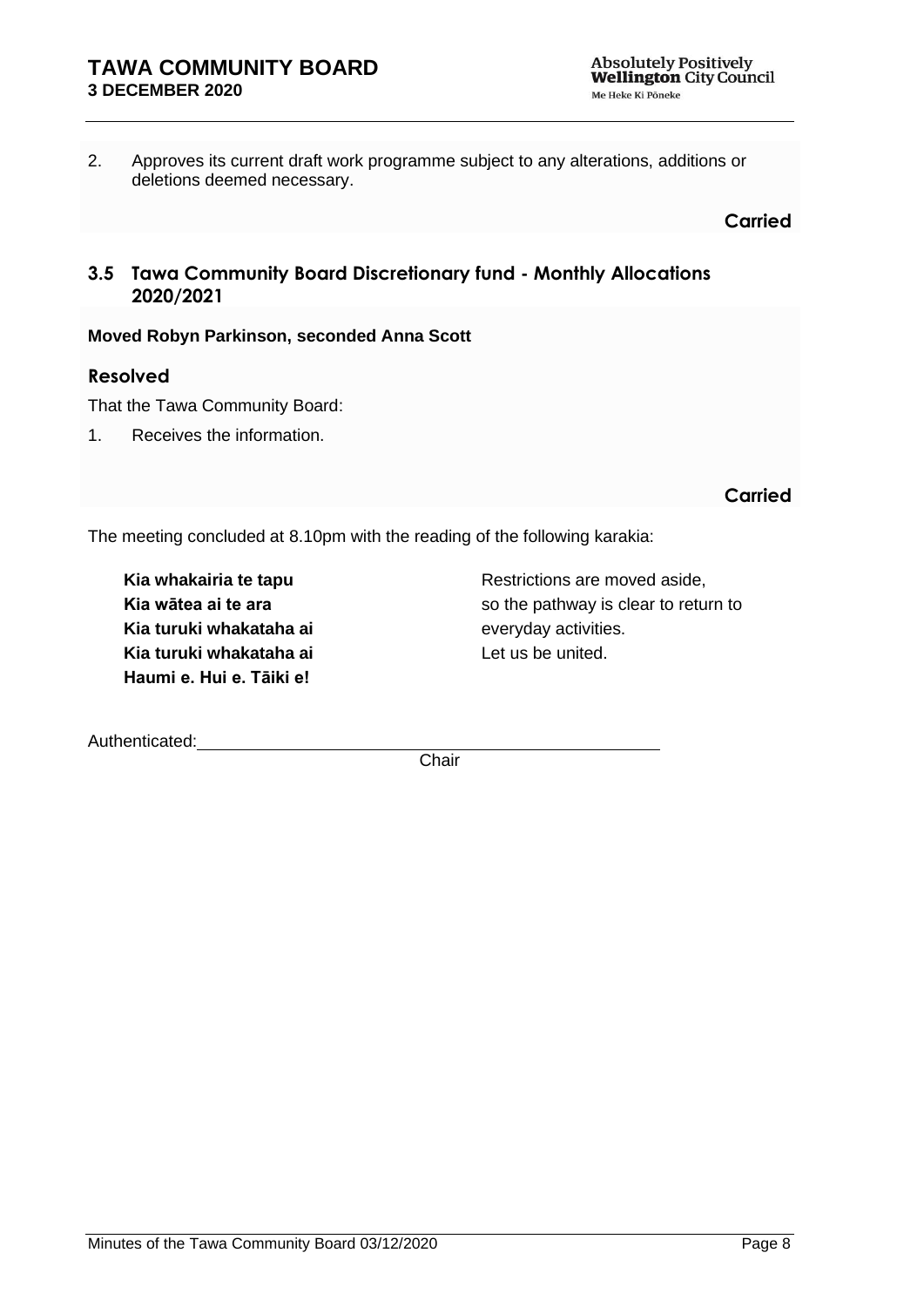## **Tawa Borough Scholarship Award Trust - Report for 2020.**

The purpose of the Award, established in 1989 upon the demise of the Tawa Borough Council, is to acknowledge and provide a grant, in co-operation with the Tawa College, to a student (or students) who has (have) demonstrated general all-around ability, with achievement firstly in academic endeavour, secondly in sporting or cultural fields, and who in addition has (have) given worthwhile service to the College and/or Tawa Community'. The Chair of the Tawa Community Board, or their nominee, presents this award, at the year-end Tawa College Senior Academic Prize giving.

Following the 2019 Local Government elections trustees Robert Tredger and Jack Marshall indicated their resignation as trustees following the investiture of the new Community Board. And at the next ordinary meeting the Tawa Community Board held on 12<sup>th</sup> December 2019 it was resolved to appoint trustees in accordance with the Trust Deed, one of which is automatically the Chair of the Tawa Community Board, together with Richard Herbert and Stephanie Knight.

Donations were received during the year to 30 June 2000, from the Tawa Community Board amounting to \$1,000.00.

The Trustees approved the student recommended by Tawa College for the Tawa Borough Scholarship Trust Award, and a \$600 award amount also approved has been transferred to the nominated Tawa College bank account.

## **The 2020 recipient of the award was Lauren Baker.**

Robyn Parkinson presented the Award at the Tawa College Senior Prize giving on 6th November 2020.

Attached is the citation for the award recipient as provided by the College.

Trustees

Robyn Parkinson, Richard Herbert, Stephanie Knight